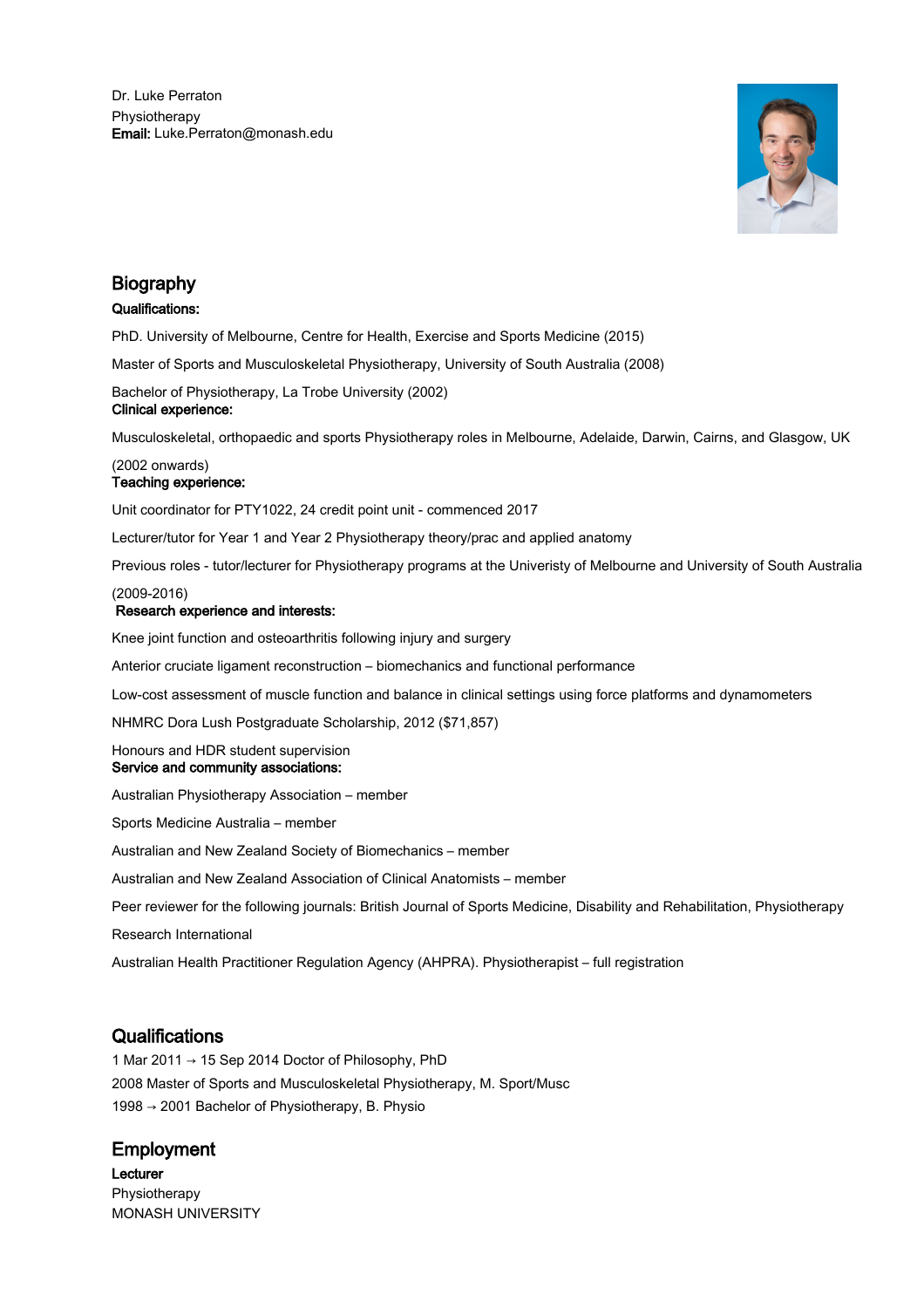# Research outputs

#### Patellofemoral and tibiofemoral joint loading during a single-leg forward hop following ACL reconstruction

Sritharan, P., Schache, A. G., Culvenor, A. G., Perraton, L. G., Bryant, A. L., Morris, H. G., Whitehead, T. S. & Crossley, K. M., Jan 2022, In: Journal of Orthopaedic Research. 40, 1, p. 159-169 11 p.

#### Assessment of Cardiometabolic Health, Diet and Physical Activity in Helicopter Rescue Paramedics

Meadley, B., Perraton, L., Smith, K., Bonham, M. P. & Bowles, K. A., 2022, In: Prehospital Emergency Care. 26, 3, p. 380- 390 11 p.

#### Assessment of ankle plantar flexor neuromuscular properties: A reliability study

Tavakkoli Oskouei, S., Malliaras, P., D Hill, K., Garofolini, A., Clark, R. & Perraton, L., Dec 2021, In: Journal of Electromyography and Kinesiology. 61, 8 p., 102603.

#### Patient knowledge of rotator cuff related shoulder pain condition and treatment and validation of a patient-reported knowledge questionnaire

Phillips, R., Perraton, L., Cridland, K., Maloney, S., Harris, I. A. & Malliaras, P., Dec 2021, In: Musculoskeletal Care. 19, 4, p. 504-514 11 p.

#### The physiological demands of helicopter winch rescue in water and over land

Meadley, B., Horton, E., Perraton, L., Smith, K., Bowles, K. A. & Caldwell, J., Nov 2021, (Accepted/In press) In: Ergonomics. 14 p.

#### A comparison of young children's spatiotemporal gait measures in three common types of footwear with different sole hardness

Cranage, S., Perraton, L., Bowles, K. A. & Williams, C., Oct 2021, In: Gait and Posture. 90, p. 276-282 7 p.

# Scapular dyskinesis is not an isolated risk factor for shoulder injury in athletes: a systematic review and meta-analysis

Hogan, C., Corbett, J-A., Ashton, S., Perraton, L., Frame, R. & Dakic, J., Aug 2021, In: The American Journal of Sports Medicine. 49, 10, p. 2843-2853 11 p.

#### Cardiometabolic, Dietary and Physical Health in Graduate Paramedics during the First 12-Months of Practice–A Longitudinal Study

Meadley, B., Wolkow, A. P., Smith, K., Perraton, L., Bowles, K. A. & Bonham, M. P., 27 Jul 2021, (Accepted/In press) In: Prehospital Emergency Care. 13 p.

#### Pain Induced Changes in Brain Oxyhemoglobin: A Systematic Review and Meta-Analysis of Functional NIRS Studies

Hall, M., Kidgell, D., Perraton, L., Morrissey, J. & Jaberzadeh, S., Jun 2021, In: Pain Medicine. 22, 6, p. 1399-1410 12 p.

#### Defining the characteristics of physically demanding winch rescue in helicopter search and rescue operations

Meadley, B., Bowles, K. A., Smith, K., Perraton, L. & Caldwell, J., May 2021, In: Applied Ergonomics. 93, 6 p., 103375.

#### Is Ankle Plantar Flexor Strength Associated With Balance and Walking Speed in Healthy People? A Systematic Review and Meta-Analysis

Tavakkoli Oskouei, S., Malliaras, P., Jansons, P., Hill, K., Soh, S. E., Jaberzadeh, S. & Perraton, L., Apr 2021, In: Physical Therapy. 101, 4, 12 p., pzab018.

#### Comparison of swimming versus running maximal aerobic capacity in helicopter rescue paramedics

Meadley, B., Horton, E., Pyne, D. B., Perraton, L., Smith, K., Bowles, K. A. & Caldwell, J., 2021, In: Ergonomics. 64, 10, p. 1243–1254 12 p.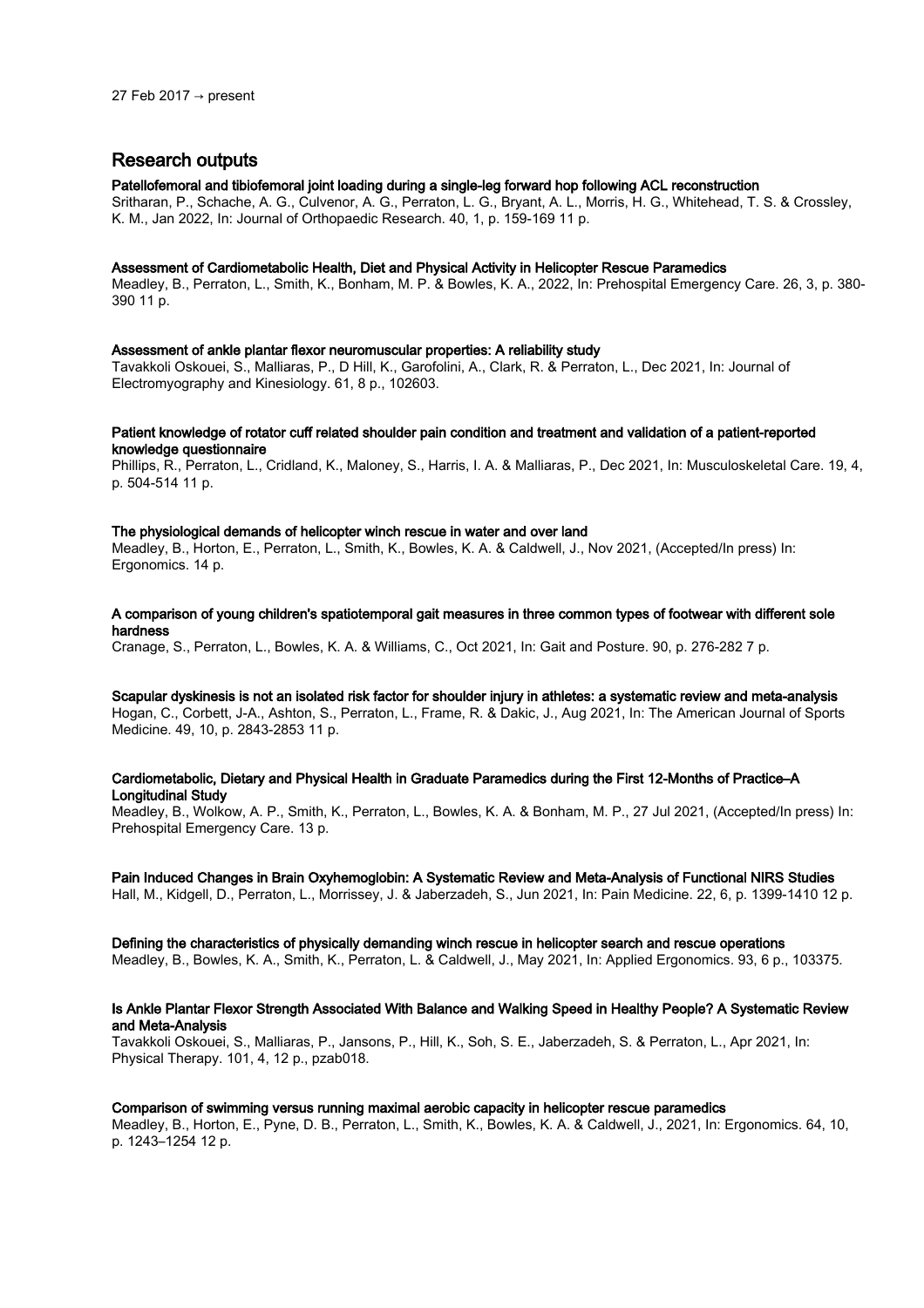#### Reply

Meadley, B., Caldwell, J., Perraton, L., Bonham, M., Wolkow, A. P., Smith, K., Williams, B. & Bowles, K. A., 12 Dec 2020, In: Occupational Medicine. 70, 8, p. 610 1 p.

#### A comparison of young children's spatiotemporal measures of walking and running in three common types of footwear compared to bare feet

Cranage, S., Perraton, L., Bowles, K. A. & Williams, C., Sep 2020, In: Gait and Posture. 81, p. 218-224 7 p.

#### Muscular coordination of single-leg hop landing in uninjured and anterior cruciate ligament-reconstructed individuals

Sritharan, P., Perraton, L. G., Munoz, M. A., Pivonka, P. & Bryant, A. L., Aug 2020, In: Journal of Applied Biomechanics. 36, 4, p. 235-243 9 p.

#### Limb symmetry index on a functional test battery improves between one and five years after anterior cruciate ligament reconstruction, primarily due to worsening contralateral limb function

Patterson, B. E., Crossley, K. M., Perraton, L. G., Kumar, A. S., King, M. G., Heerey, J. J., Barton, C. J. & Culvenor, A. G., Jul 2020, In: Physical Therapy in Sport. 44, p. 67-74 8 p.

#### Between-Limb Differences in Patellofemoral Joint Forces During Running at 12 to 24 Months After Unilateral Anterior Cruciate Ligament Reconstruction

Sritharan, P., Schache, A. G., Culvenor, A. G., Perraton, L. G., Bryant, A. L. & Crossley, K. M., Jun 2020, In: The American Journal of Sports Medicine. 48, 7, p. 1711-1719 9 p.

#### The health and well-being of paramedics - a professional priority

Meadley, B., Caldwell, J., Perraton, L., Bonham, M., Wolkow, A. P., Smith, K., Williams, B. & Bowles, K. A., Apr 2020, In: Occupational Medicine. 70, 3, p. 149-151 3 p.

#### Alterations in medial-lateral postural control after anterior cruciate ligament reconstruction during stair use Hall, M., Perraton, L. G., Stevermer, C. A. & Gillette, J. C., Mar 2020, In: Gait and Posture. 77, p. 283-287 5 p.

#### Erratum: Correction to: The impact of shoe flexibility on gait, pressure and muscle activity of young children. A systematic review (Journal of foot and ankle research (2019) 12 (55))

Cranage, S., Perraton, L., Bowles, K. A. & Williams, C., 20 Jan 2020, In: Journal of Foot and Ankle Research. 13, 2 p., 4.

#### The impact of shoe flexibility on gait, pressure and muscle activity of young children. A systematic review

Cranage, S., Perraton, L., Bowles, K. A. & Williams, C., 29 Nov 2019, In: Journal of Foot and Ankle Research. 12, 1, 7 p., 55.

#### Is visceral manipulation beneficial for patients with low back pain? A systematic review of the literature

Switters, J. M., Podar, S., Perraton, L. & Machotka, Z., 5 Sep 2019, In: International Journal of Osteopathic Medicine. 33- 34, p. 16-23 8 p.

#### The impact of hard versus soft soled runners on the spatio-temporal measures of gait in young children and a comparison to barefoot walking

Cranage, S., Bowles, K. A., Perraton, L. & Williams, C., 26 Jun 2019, In: Footwear Science. 11, sup1, p. S109-S110 2 p.

#### Deficits in quadriceps force control after anterior cruciate ligament injury: Potential central mechanisms

Ward, S. H., Perraton, L., Bennell, K., Pietrosimone, B. & Bryant, A. L., May 2019, In: Journal of Athletic Training. 54, 5, p. 505-512 8 p.

#### Greater knee flexion excursion/moment in hopping is associated with better knee function following anterior cruciate ligament reconstruction

Perraton, L. G., Clark, R. A., Crossley, K. M., Pua, Y-H., Morris, H. G., Whitehead, T. S., Culvenor, A. G. & Bryant, A. L., 14 Feb 2019, In: Knee Surgery, Sports Traumatology, Arthroscopy. 27, 2, p. 596-603 8 p.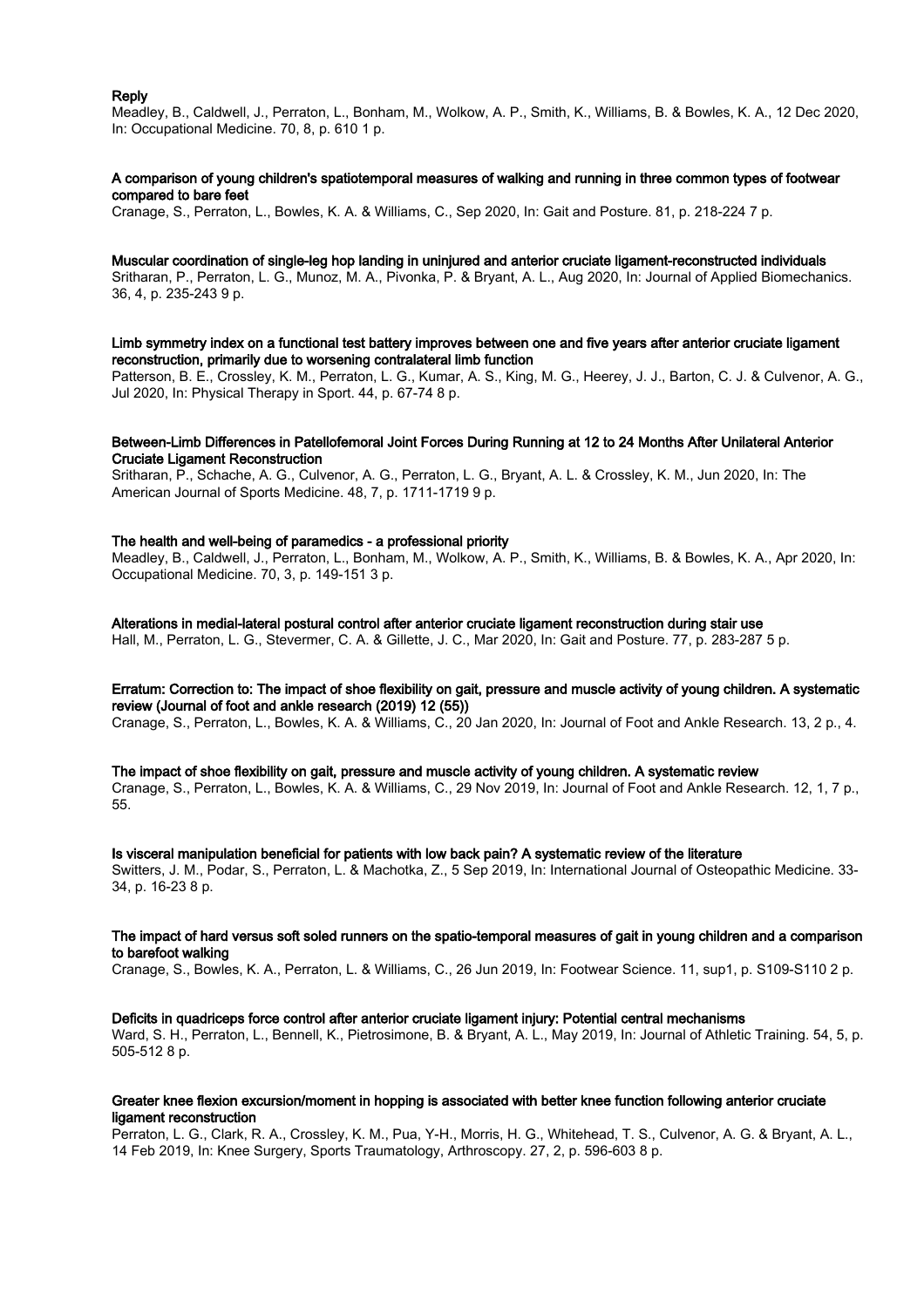#### Quadriceps rate of force development following total knee replacement is associated with gait speed – low-cost clinically feasible methodology

Perraton, L. G., Bower, K. J., Mentiplay, B. F., Feller, J., Whitehead, T. S., Webster, K. E. & Clark, R., 27 Nov 2018.

#### Three-dimensional assessment of squats and drop jumps using the Microsoft Xbox One Kinect: Reliability and validity

Mentiplay, B. F., Hasanki, K., Perraton, L. G., Pua, Y. H., Charlton, P. C. & Clark, R. A., 2 Oct 2018, In: Journal of Sports Sciences. 36, 19, p. 2202-2209 8 p.

#### Regularity of force control in individuals with and without a recent anterior cruciate ligament rupture

Ward, S., Perraton, L. G. & Bryant, A. L., 30 Jun 2018.

#### Trunk and lower limb coordination during lifting in people with and without chronic low back pain

Pranata, A., Perraton, L., El-Ansary, D., Clark, R., Mentiplay, B., Fortin, K., Long, B., Brandham, R. & Bryant, A. L., 11 Apr 2018, In: Journal of Biomechanics. 71, p. 257-263 7 p.

#### Poor knee function after ACL reconstruction is associated with attenuated landing force and knee flexion moment during running

Perraton, L. G., Hall, M., Clark, R. A., Crossley, K. M., Pua, Y. H., Whitehead, T. S., Morris, H. G., Culvenor, A. G. & Bryant, A. L., 1 Feb 2018, In: Knee Surgery, Sports Traumatology, Arthroscopy. 26, 2, p. 391-398 8 p.

# Musculoskeletal injury profiles in professional Women's Tennis Association players

Dakic, J. G., Smith, B., Gosling, C. M. & Perraton, L. G., 1 Jan 2018, In: British Journal of Sports Medicine. 52, 11, p. 723- 729 7 p.

#### Clinically important detailed anatomy of the abductor hallucis muscle and its attachments

Bruechert, G., Thorpe Lowis, C. G., Perraton, L. G. & Fogg, Q. A., 6 Dec 2017.

### Impact of shoe hardness of children's walking and running

Cranage, S., Bowles, K-A., Perraton, L. & Williams, C., 22 Oct 2017, Melbourne Victoria: Monash University. 47 p.

#### Lumbar extensor muscle force control is associated with disability in people with chronic low back pain

Pranata, A., Perraton, L., El-Ansary, D., Clark, R., Fortin, K., Dettmann, T. & Bryant, A., 1 Jul 2017, In: Clinical Biomechanics. 46, p. 46-51 6 p.

#### Evidence-based Practice Intentions and Long-term Behaviours of Physiotherapy Graduates Following an Intensive Education Programme

Perraton, L., Machotka, Z., Gibbs, C., Mahar, C., Kennedy, K. & Grimmer, K., Jul 2017, In: Physiotherapy Research International. 22, 3, 8 p., e1666.

#### Impaired voluntary quadriceps force control following anterior cruciate ligament reconstruction: relationship with knee function

Perraton, L., Clark, R., Crossley, K., Pua, Y. H., Whitehead, T., Morris, H., Telianidis, S. & Bryant, A., May 2017, In: Knee Surgery, Sports Traumatology, Arthroscopy. 25, 5, p. 1424-1431 8 p.

#### Embedding Evidence-based Practice Education into a Post-graduate Physiotherapy Program: Eight Years of pre-Post Course Evaluations

Perraton, L., Machotka, Z., Grimmer, K., Gibbs, C., Mahar, C. & Kennedy, K., Apr 2017, In: Physiotherapy Research International. 22, 2, 8 p., e1659.

#### Distal tibialis tendon attachments and the medial longitudinal arch of the foot

Bruechert, G., Perraton, L. G. & Fogg, Q. A., 2017.

#### Knee kinematics and kinetics are associated with early patellofemoral osteoarthritis following anterior cruciate ligament reconstruction

Culvenor, A. G., Perraton, L., Guermazi, A., Bryant, A. L., Whitehead, T. S., Morris, H. G. & Crossley, K. M., 1 Sep 2016, In: Osteoarthritis and Cartilage. 24, 9, p. 1548-1553 6 p.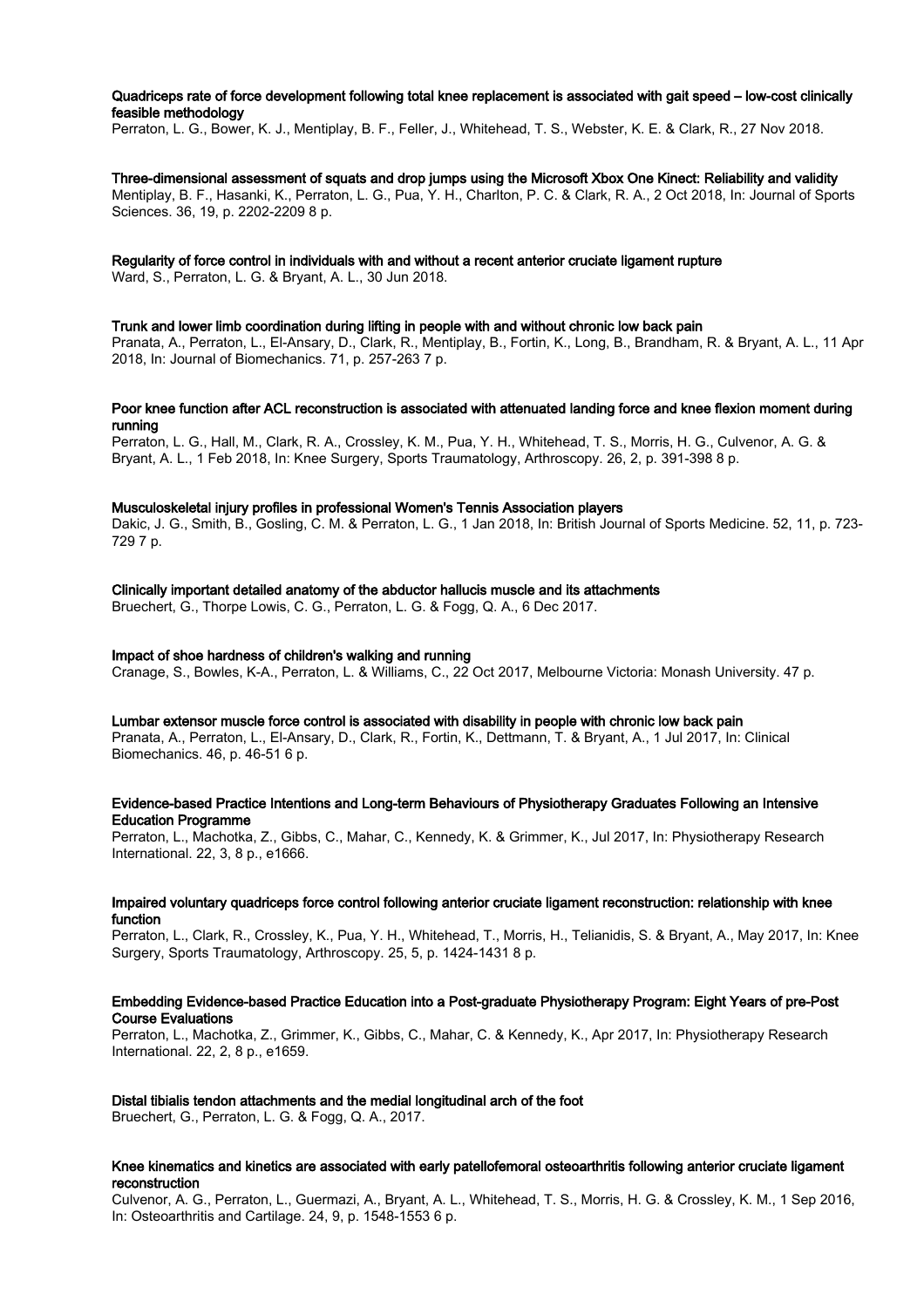#### Does meniscal pathology alter gait knee biomechanics and strength post-ACL reconstruction?

Hall, M., Bryant, A. L., Wrigley, T. V., Pratt, C., Crossley, K. M., Whitehead, T. S., Morris, H. G., Clark, R. A. & Perraton, L. G., 1 May 2016, In: Knee Surgery, Sports Traumatology, Arthroscopy. 24, 5, p. 1501-1509 9 p.

#### Hop-landing in ACL reconstructed knees: Altered muscle forces but not muscle function

Sritharan, P., Perraton, L. G., Pivonka, P. & Bryant, A. L., 2016.

#### Assessment of lower limb muscle strength and power using hand-held and fixed dynamometry: A reliability and validity study

Mentiplay, B. F., Perraton, L. G., Bower, K. J., Adair, B., Pua, Y. H., Williams, G., McGaw, R. & Clark, R. A., 28 Oct 2015, In: PLoS ONE. 10, 10, 18 p., e0140822.

#### Gait assessment using the Microsoft Xbox One Kinect: Concurrent validity and inter-day reliability of spatiotemporal and kinematic variables

Mentiplay, B. F., Perraton, L. G., Bower, K. J., Pua, Y. H., McGaw, R., Heywood, S. & Clark, R. A., 16 Jul 2015, In: Journal of Biomechanics. 48, 10, p. 2166-2170 5 p.

#### Clinical guidelines in sports medicine: Am I reading a guideline or a consensus statement: What's the difference? Does it matter?

Machotka, Z., Perraton, L. & Grimmer, K., 1 Jan 2015, In: The Internet Journal of Allied Health Sciences and Practice. 13, 1, 12 p., 11.

Objective criteria to determine readiness to return to sport after anterior cruciate ligament reconstruction (Nach der Kreuzband-OP: Mit objektiven Kriterien den richtigen Zeitpunkt für den Wiedereinstieg bestimmen) Perraton, L. G., 2015, In: Sportphysio. 3, 2, p. 64-68 5 p.

Hop landing biomechanics associated with knee function after anterior cruciate ligament reconstruction Perraton, L., Dec 2014.

Modifiable lower limb biomechanics associated with worse knee function after anterior cruciate ligament reconstruction Perraton, L., Dec 2014.

Quadriceps and hamstring strength, control and activation after anterior cruciate ligament reconstruction: Relationship with knee function

Perraton, L., Dec 2014.

#### Diminished sub-maximal quadriceps force control in anterior cruciate ligament reconstructed patients is related to quadriceps and hamstring muscle dyskinesia

Telianidis, S., Perraton, L., Clark, R. A., Pua, Y. H., Fortin, K. & Bryant, A. L., Aug 2014, In: Journal of Electromyography and Kinesiology. 24, 4, p. 513-519 7 p.

#### A comparison of optimisation methods and knee joint degrees of freedom on muscle force predictions during single-leg hop landings

Mokhtarzadeha, H., Perraton, L., Fok, L., Munoz, M. A., Clark, R., Pivonka, P. & Bryant, A. L., 2014, In: Journal of Biomechanics. 47, 12, p. 2863-2868 6 p.

Compensatory movement adaptations after anterior cruciate ligament reconstruction

Perraton, L. G., 2014, MPA InTouch magazine.

Quadriceps muscle force control is related to knee function 12 months after anterior cruciate ligament reconstruction Perraton, L. G., Dec 2013.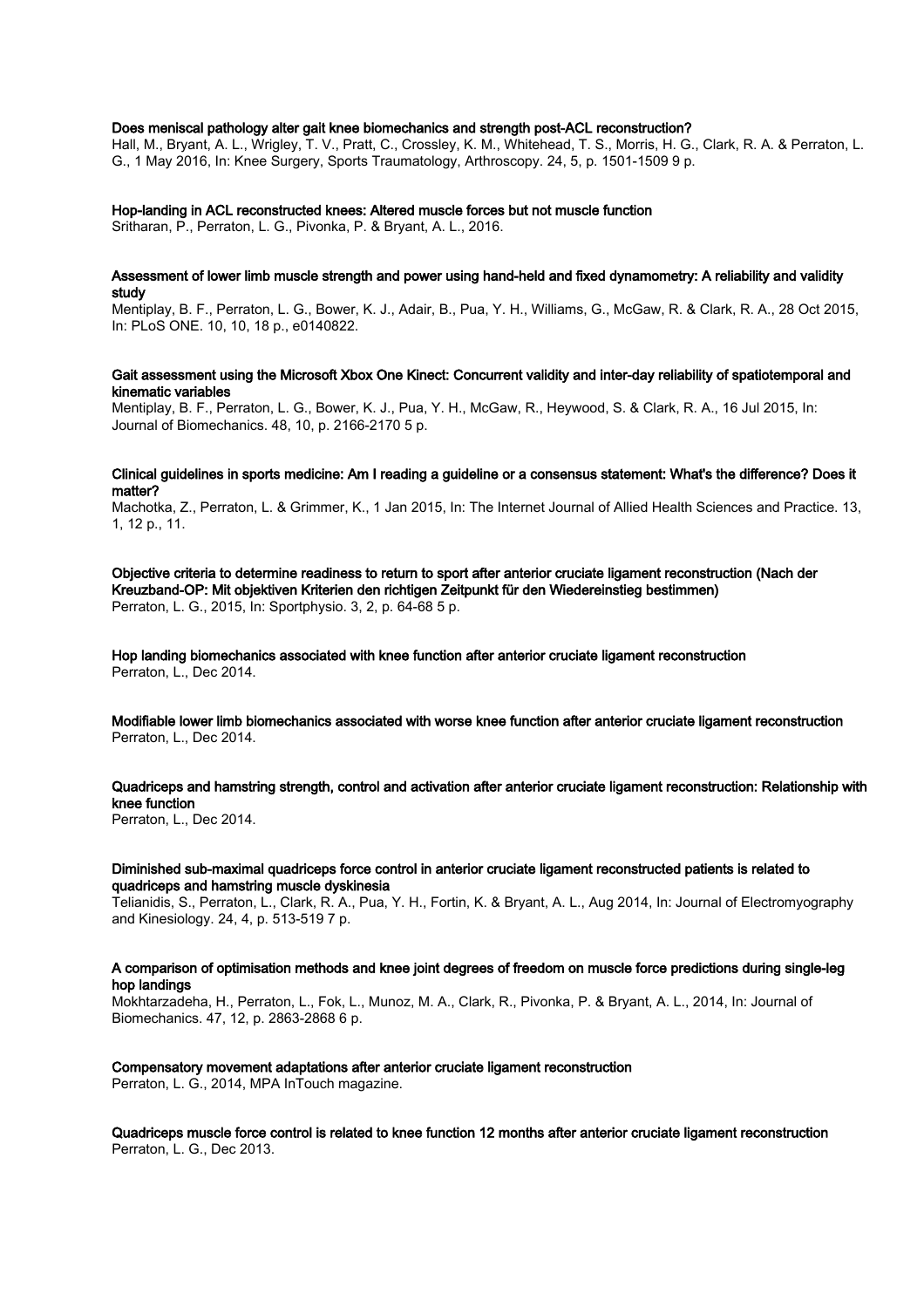#### Whole-body vibration to treat low back pain: Fact or fad?

Perraton, L., Machotka, Z. & Kumar, S., 2011, In: Physiotherapy Canada. 63, 1, p. 88-93 6 p.

#### Anterior cruciate ligament repair with LARS (ligament advanced reinforcement system): A systematic review

Machotka, Z., Scarborough, I., Duncan, W., Kumar, S. & Perraton, L., 7 Dec 2010, In: BMC Sports Science, Medicine and Rehabilitation. 2, 1, 10 p., 29.

#### Exercise parameters in the treatment of clinical depression: A systematic review of randomized controlled trials

Perraton, L. G., Kumar, S. & MacHotka, Z., Jun 2010, In: Journal of Evaluation in Clinical Practice. 16, 3, p. 597-604 8 p.

#### Day therapy programs for adolescents with mental health problems: a systematic review

Deenadayalan, Y., Perraton, L., Machotka, Z. & Kumar, S., 2010, In: The Internet Journal of Allied Health Sciences and Practice. 8, 1, p. 1-14 14 p., 6.

Development and implementation of an online hybrid model for teaching evidence-based practice to health professions: Processes and outcomes from an Australian experience

Kumar, S., Perraton, L. & Machotka, Z., 2010, In: Advances in Medical Education and Practice. 1, p. 1-9 9 p.

#### A systematic review of the literature on the effectiveness of exercise therapy for groin pain in athletes

Machotka, Z., Kumar, S. & Perraton, L. G., 31 Mar 2009, In: BMC Sports Science, Medicine and Rehabilitation. 1, 5, 10 p.

#### Chapter 9 Sports Medicine Guidelines: The Art and Science of Sports Medicine

Perraton, L. G., 2009, Practical tips for using and developing guidelines: An Allied Health Primer. Manila: UST Publishing House

#### Components of effective randomized controlled trials of hydrotherapy programs for fibromyalgia syndrome: A systematic review

Perraton, L., Machotka, Z. & Kumar, S., 2009, In: Journal of Pain Research. 2, p. 165-173 9 p.

# Activities

#### Australian National Allied Health Conference

Luke Perraton (Organiser) 2021

#### Monash University Faculty of Medicine, Nursing and Health Sciences ECR Symposium

Sri Ramarathinam (Organiser), Donna Buckingham (Organiser), Nicole Kellow (Organiser), Katrina Colafella (Organiser), Kimberley Crawford (Organiser), Sally Richmond (Organiser), Tammie Choi (Organiser), Luke Perraton (Organiser), Melissa Lipscombe (Organiser), Suzanne Kleve (Organiser), Zoe Davidson (Organiser), Margaret Murray (Organiser) & Shapour Jaberzadeh (Organiser) 5 Oct 2020 → 30 Oct 2021

#### Development of online teaching materials for clinical education

Luke Perraton (Speaker) 2019

#### Honours thesis examination

Luke Perraton (Examiner) Nov 2018

Monash University School of Primary and Allied Health Care and Monash Biomedical Imaging Symposium

Luke Perraton (Organiser) 26 Jun 2018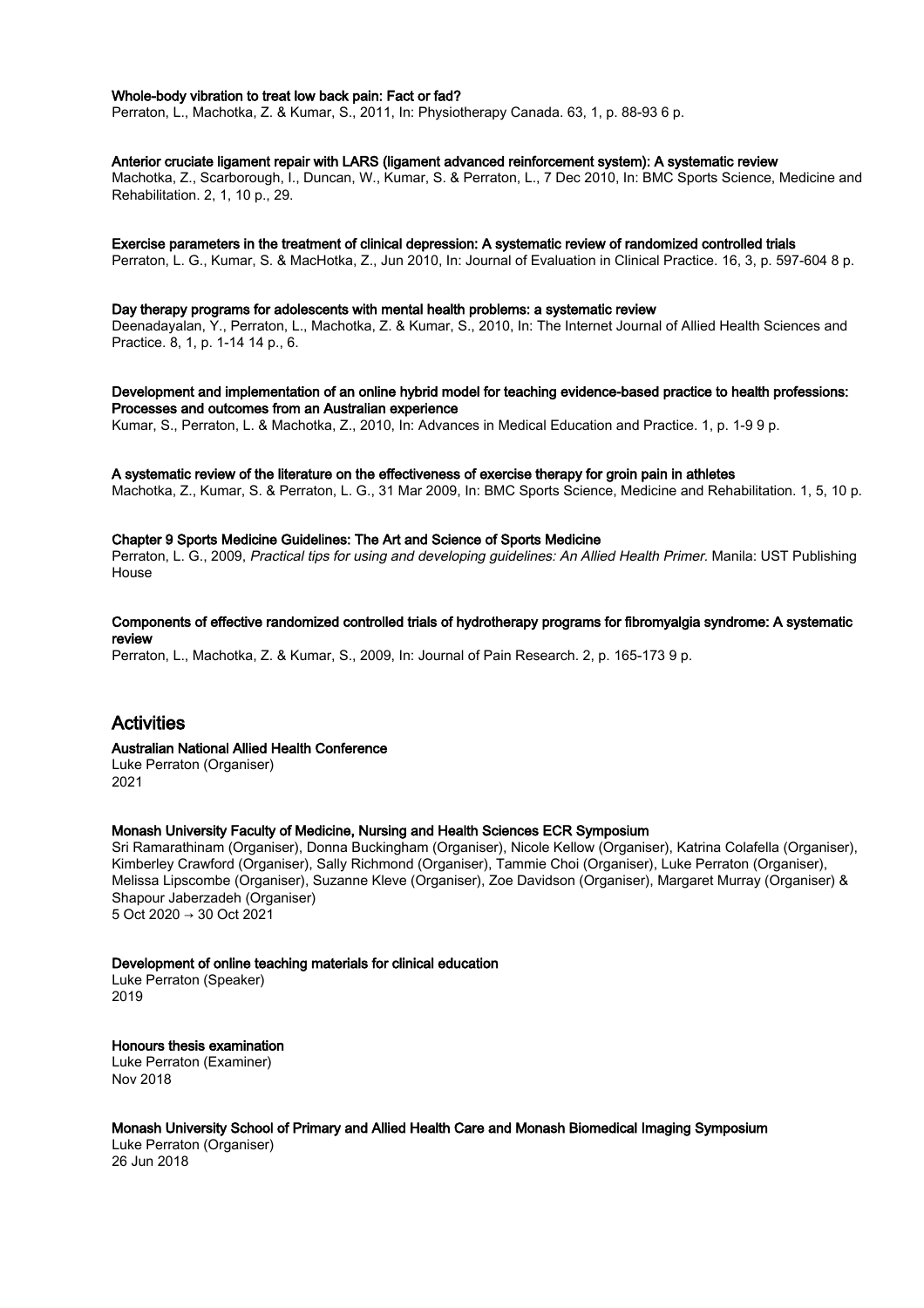#### Thesis examination

Luke Perraton (Examiner) Jun 2018

#### HDR research examination Luke Perraton (Examiner)

1 Feb 2018

### Invitation to participate in NHMRC peer review

Luke Perraton (Reviewer) 2018

### Surgical and Radiologic Anatomy (Journal)

Luke Perraton (Peer reviewer)  $2018 \rightarrow ...$ 

#### Honours thesis examination Luke Perraton (Examiner) 13 Nov 2017

# Honours thesis examination

Luke Perraton (Examiner) 11 Nov 2017

# Australasian Biomechanics Conference 2016

Luke Perraton (Member of programme committee) 1 Dec 2016

# British Journal of Sports Medicine (Journal)

Luke Perraton (Peer reviewer)  $2016 \rightarrow ...$ 

# Disability and Rehabilitation (Journal)

Luke Perraton (Peer reviewer)  $2015 \rightarrow ...$ 

### Physiotherapy Research International (Journal)

Luke Perraton (Peer reviewer)  $2014 \rightarrow ...$ 

### Physiotherapy Educators Knee Symposium: Knee function after ACL reconstruction

Luke Perraton (Organiser) 16 Sep 2013

Injury Prevention Luke Perraton (Organiser) 2 Aug 2013

# Research collaboration

Luke Perraton (Contributor)  $2011 \rightarrow ...$ 

# Motor Control in Sports

Luke Perraton (Organiser) 6 Aug 2010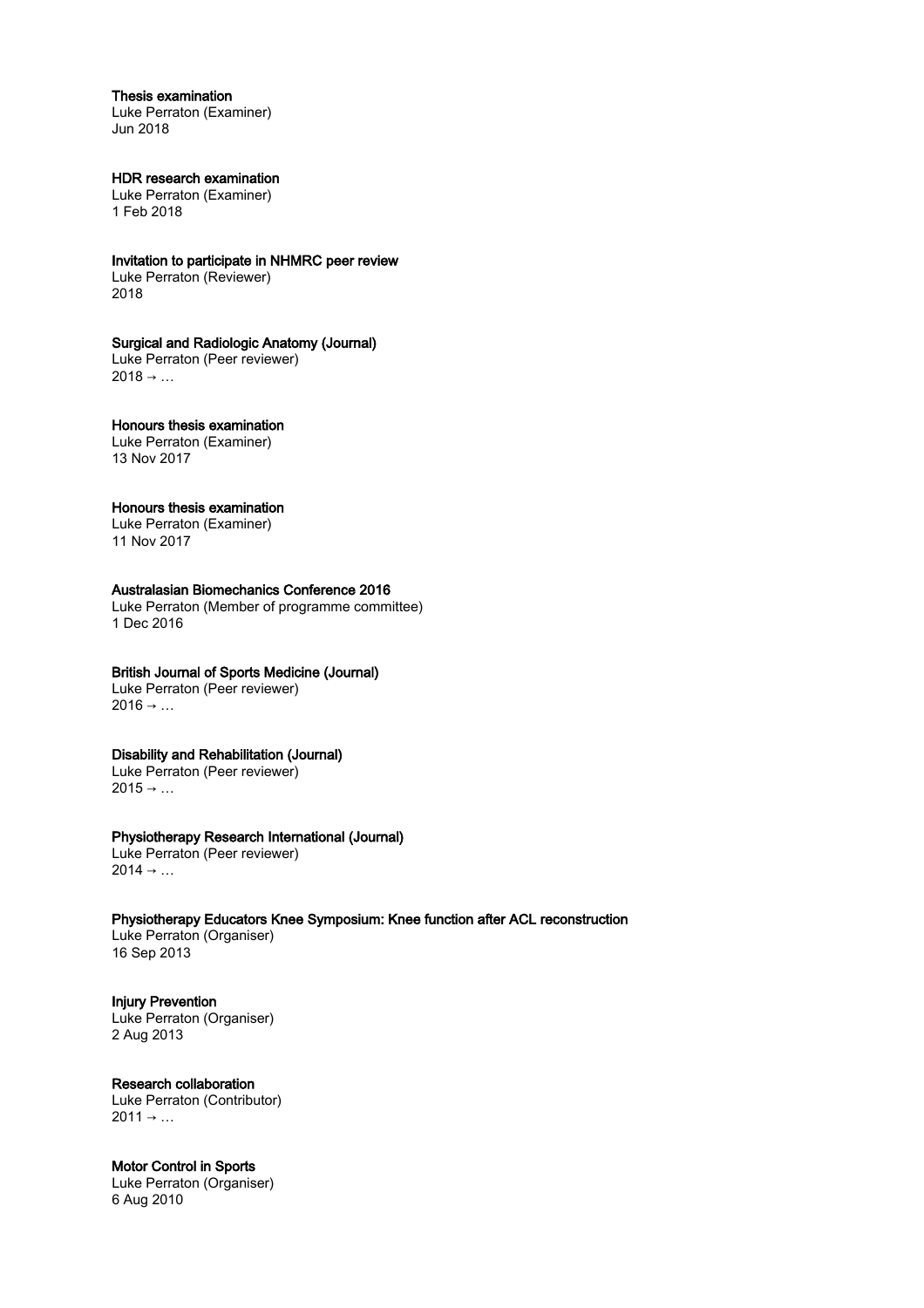Professional development Luke Perraton (Fellow)

2007 → 2018

Professional development Luke Perraton (Fellow)  $2006 \rightarrow 2018$ 

Sports Medicine Australia (SMA) (External organisation) Luke Perraton (Member) 2005 → 2018

Australian Physiotherapy Association (External organisation) Luke Perraton (Member) 2004 → 2018

# Prizes

Australian Physiotherapy Association titling: Musculoskeletal Physiotherapist Perraton, Luke (Recipient), 2019

Australian Physiotherapy Association titling: Sports and Exercise Physiotherapist Perraton, Luke (Recipient), 2019

Brooks Running Prize - Master of Sports and Musculoskeletal Physiotherapy program Perraton, Luke (Recipient), 2008

# Marie Hammond Prize

Perraton, Luke (Recipient), 2008

# NHMRC Dora Lush Postgraduate Scholarship (\$71,857)

Perraton, Luke (Recipient), 2012

# Professional titling

Perraton, Luke (Recipient), 3 Mar 2019

Professional titling Perraton, Luke (Recipient), 3 Mar 2019

Quadriceps and hamstring strength, control and activation after anterior cruciate ligament reconstruction: Relationship with knee function Perraton, Luke (Recipient), Oct 2014

# Press/Media

# Fitness of paramedics

Benjamin Nicholas Meadley, Kelly Bowles, Maxine Penelope Bonham, Joanne Nellie Caldwell Odgers & Luke Geoffrey Perraton 2/11/18 1 item of Media coverage